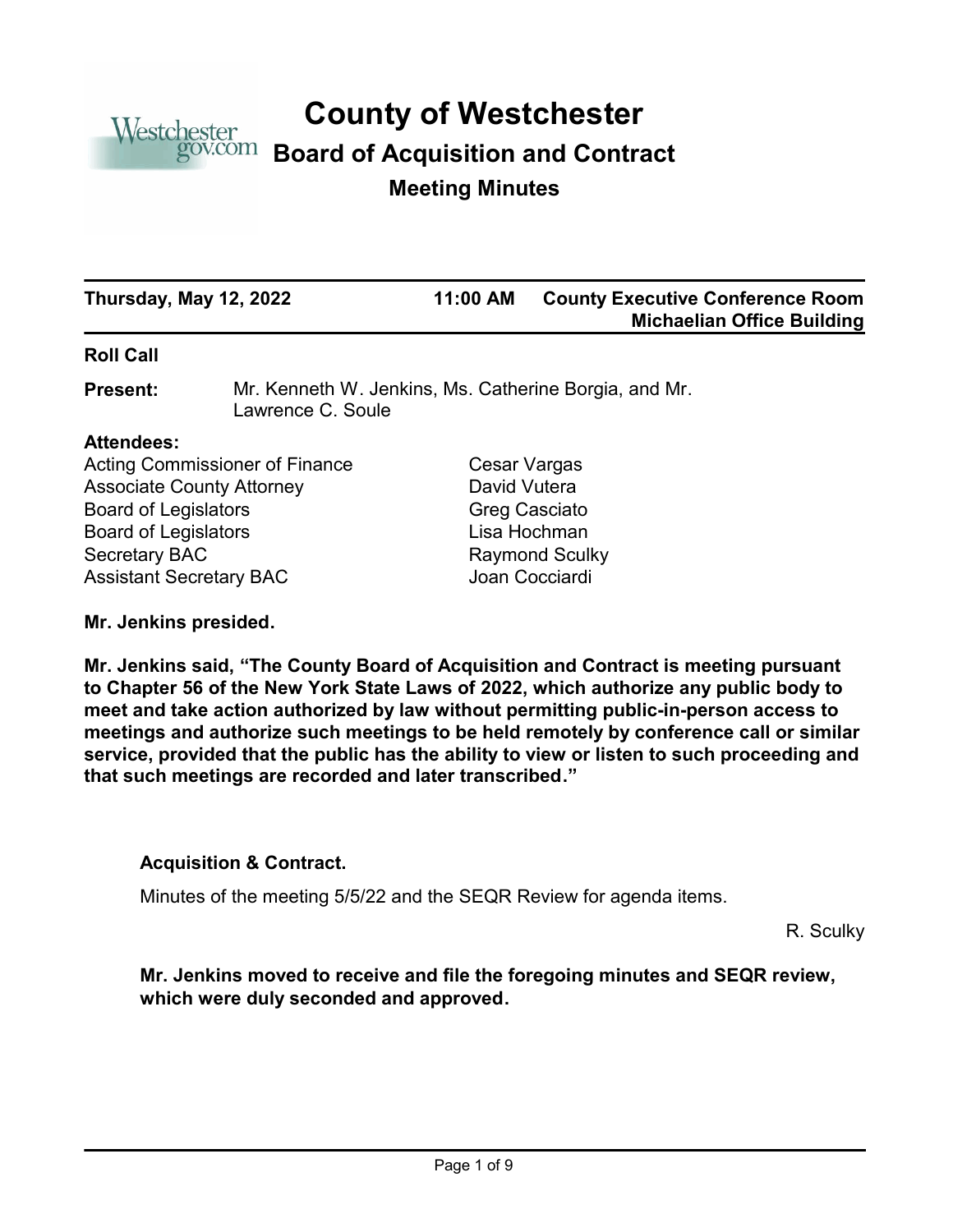**1. [92662](http://westchestercountynyexec.legistar.com/gateway.aspx?m=l&id=/matter.aspx?key=3277)** County Executive / Board of Legislators - Enter into an agreement with the Young Men's Christian Association of Rye, N.Y., pursuant to which the Rye YMCA shall provide its Summer Camp Programs, from 1/1/22 - 12/31/22, in an amount not to exceed \$60,000, to be paid one-half upon full execution of the agreement and one-half on or about 9/1/22.

> G. Latimer C. Borgia

# **Mr. Jenkins moved the Resolution, which was duly seconded and unanimously approved.**

**2. [92976](http://westchestercountynyexec.legistar.com/gateway.aspx?m=l&id=/matter.aspx?key=3279)** County Executive - Pursuant to Section 3(a)(xxi) of the Westchester County Procurement Policy and Procedures, to exempt from procurement an agreement with Ferrandino & Associates Inc.

K. Jenkins

# **Mr. Jenkins moved the Resolution, which was duly seconded and unanimously approved.**

**3. [92975](http://westchestercountynyexec.legistar.com/gateway.aspx?m=l&id=/matter.aspx?key=3278)** County Executive - Enter into an agreement with Ferrandino & Associates Inc., for consulting services related to the continued implementation of the Federal Opportunity Zones program, completion of the federal Community Development Entity (CDE) application initiated last year, the North 60 project, affordable housing regulations and opportunities, and any other services required by the County, for a term commencing retroactively on 1/1/22 - 12/31/22, in an amount not to exceed \$50,000, payable at the listed hourly rates.

K. Jenkins

# **Mr. Jenkins moved the Resolution, which was duly seconded and unanimously approved.**

**4. County Executive** - Amend a 3/24/22 Resolution to enter into an **[92981](http://westchestercountynyexec.legistar.com/gateway.aspx?m=l&id=/matter.aspx?key=3280)** agreement with Community Capital New York to administer payments to grantees under the Business FIRST program for religious and nonprofit corporations, from 1/1/22 - 12/31/23, for an amount not-to-exceed \$350,000, and the transfer from the County of up to \$16,650,000 to be distributed to recipients who qualify for the programs, is hereby amended to also include as additional permitted grantees under the Business FIRST program businesses that are certified as Minority or Woman Owned Business Enterprises (MWBEs) by the State of New York, or Disadvantaged Business Enterprises (DBEs) by the United States of America.

G. Latimer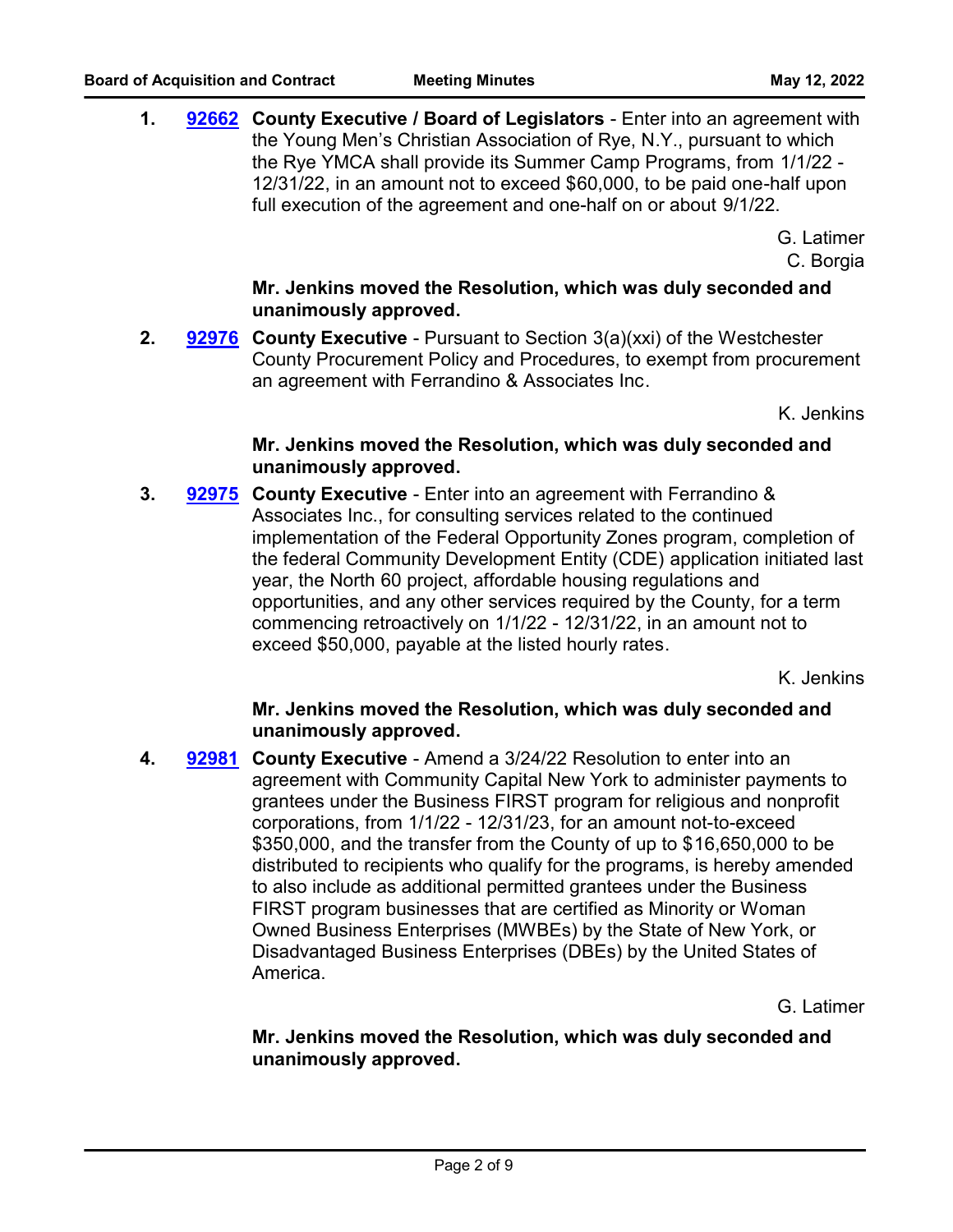**5. County Executive** - Amend Resolution # 91215 approved on 3/24/22, **[92982](http://westchestercountynyexec.legistar.com/gateway.aspx?m=l&id=/matter.aspx?key=3281)** which determined, pursuant to Section 3(a)xxi of the Westchester County Procurement Policy and Procedures, that application of the procedural requirements contained therein, including the necessity of soliciting proposals, was neither cost effective nor expedient, and accordingly, not in the best interest of the County of Westchester in connection with the procurement of an agreement with Community Capital New York to administer payments to the grantees under the Business FIRST program for religious and nonprofit corporations, for an amount not-to-exceed \$350,000, and the transfer from the County of up to \$16,650,000 to be distributed by Community Capital New York to eligible grantees, is hereby amended to also include as additional permitted grantees under the transfer up to \$16,650,000 to be distributed by CCNY to recipients who qualify for the program businesses that are certified as Minority or Woman Owned Business Enterprises (MWBEs) by the State of New York, or Disadvantaged Business Enterprises (DBEs) by the United States of America.

G. Latimer

**Mr. Jenkins moved the Resolution, which was duly seconded and unanimously approved.**

**6.** [93141](http://westchestercountynyexec.legistar.com/gateway.aspx?m=l&id=/matter.aspx?key=3305) County Executive/Ctywide Admin Svc - Enter into an agreement with RM Friedland, LLC, to provide the County with various real estate services, including brokerage services, to assist the County in better management of its real property, for a term commencing upon execution of the agreement by both parties and approval of same by the Office of the County Attorney, and continuing for a period of one (1) year thereafter, payable at the rates set forth in Schedule "A", for a not to exceed aggregate sum of \$50,000 and to further authorize RM Friedland, LLC to subcontract a portion of the services to Sky Queen Realty, West Harrison.

C. Steers

**Mr. Jenkins moved the Resolution, which was duly seconded and unanimously approved.**

**7. [92984](http://westchestercountynyexec.legistar.com/gateway.aspx?m=l&id=/matter.aspx?key=3282)** County Executive/Office of Tourism - Enter into a Film Permit with Woodbridge Productions, Inc., to authorize filming at Westchester County Airport, from 5/2/22 - 5/3/22 with an estimated permit fee of \$73,600, payable to the County, which includes estimated overtime costs for County personnel.

N. Caputo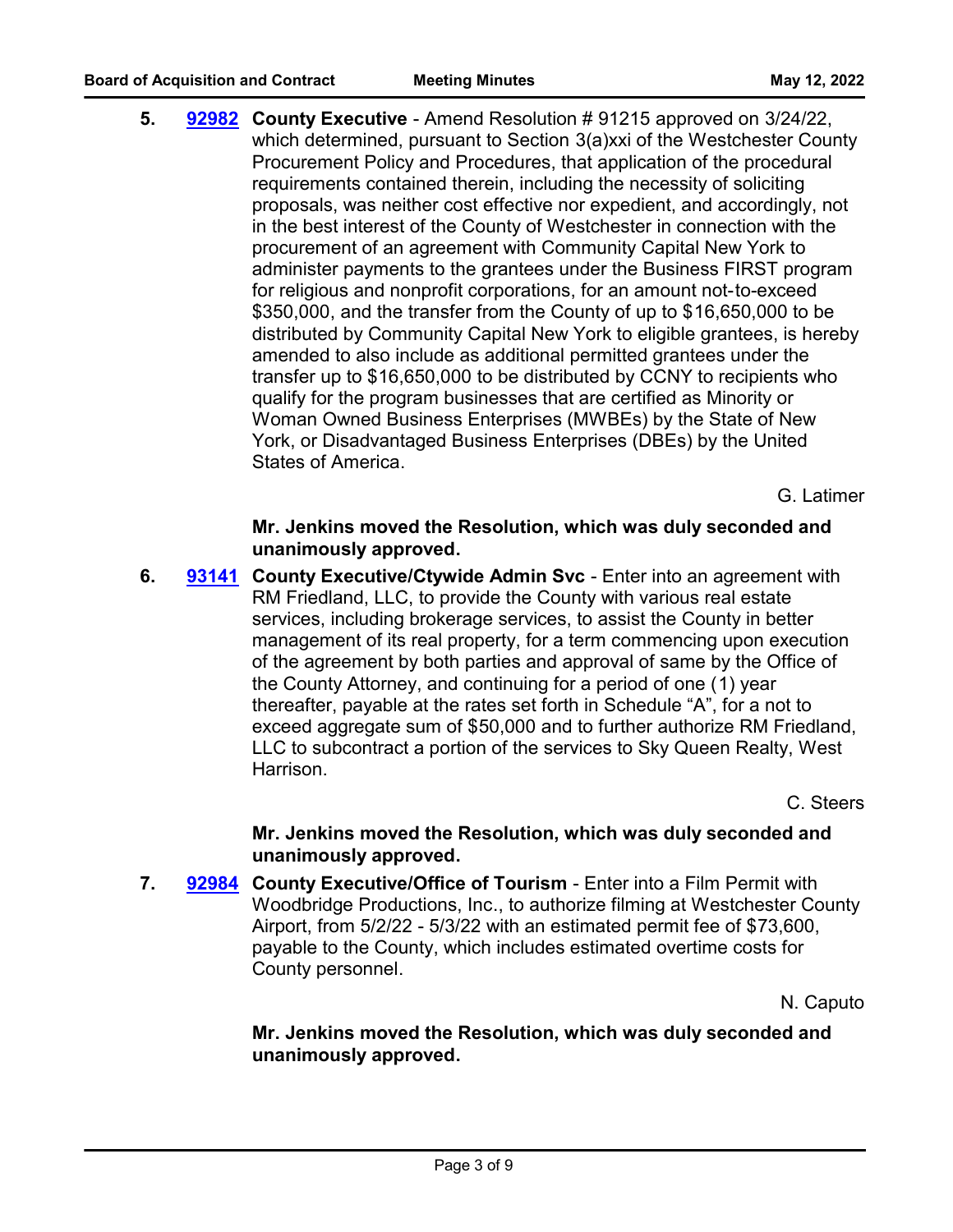**8. County Executive/Office for Women** -**1)** Rescind a 2/24/22 resolution to **[92921](http://westchestercountynyexec.legistar.com/gateway.aspx?m=l&id=/matter.aspx?key=3283)** enter into two (2) separate agreements for services in connection with the Westchester County Domestic Violence High Risk Team, with Hope's Door, Inc., and Pace University, and **2)** enter into two (2) separate subaward agreements, each of which will subaward a portion of a grant, will be for a term commencing on 10/1/21 - 9/30/25, and for which each party is to use the subawarded funds in furtherance of providing grant-funded services in connection with the Westchester County Domestic Violence High Risk Team, as follows: Hope's Door, Inc., in an amount not-to-exceed \$711,550; and Pace University, in an amount not-to-exceed \$158,868.

R. Schlaff

#### **Mr. Jenkins moved the Resolution, which was duly seconded and unanimously approved.**

**9. [93149](http://westchestercountynyexec.legistar.com/gateway.aspx?m=l&id=/matter.aspx?key=3304)** Planning - Pursuant to Section 3(a)(xxi) of the Westchester County Procurement Policy and Procedures, to exempt from procurement an agreement with Mount Vernon United Tenants.

N. Drummond

#### **Mr. Jenkins moved the Resolution, which was duly seconded and unanimously approved.**

**10. [93024](http://westchestercountynyexec.legistar.com/gateway.aspx?m=l&id=/matter.aspx?key=3284) Planning** - Amend an agreement with Mount Vernon United Tenants to provide an Emergency Rental Assistance Program that will increase the submission of applications by tenants with rental arrears to prevent evictions in Westchester County, in order to increase the amount by \$150,000, from \$35,000 **to** a new amount of \$185,000, and to change the expiration date from 5/31/22 **to** 9/30/22.

N. Drummond

# **Mr. Jenkins moved the Resolution, which was duly seconded and unanimously approved.**

**11. [93026](http://westchestercountynyexec.legistar.com/gateway.aspx?m=l&id=/matter.aspx?key=3285)** Planning - Amend an agreement with Sheltering the Homeless is our Responsibility Inc./Interfaith Council for Affordable Residences, Inc., its successors or assigns, to provide the Developer with a grant in the amount of \$333,245 from the federal HOME Investment Partnership Program to be used by the Developer to supplement the cost of the new construction/land acquisition of two detached three-bedroom affordable homeownership units which will affirmatively further fair housing ("AFFH") to be located at 112 North Lawn Avenue, in the Town of Greenburgh, in order to change the expiration date of the agreement from 4/26/22 **to** 4/26/24.

N. Drummond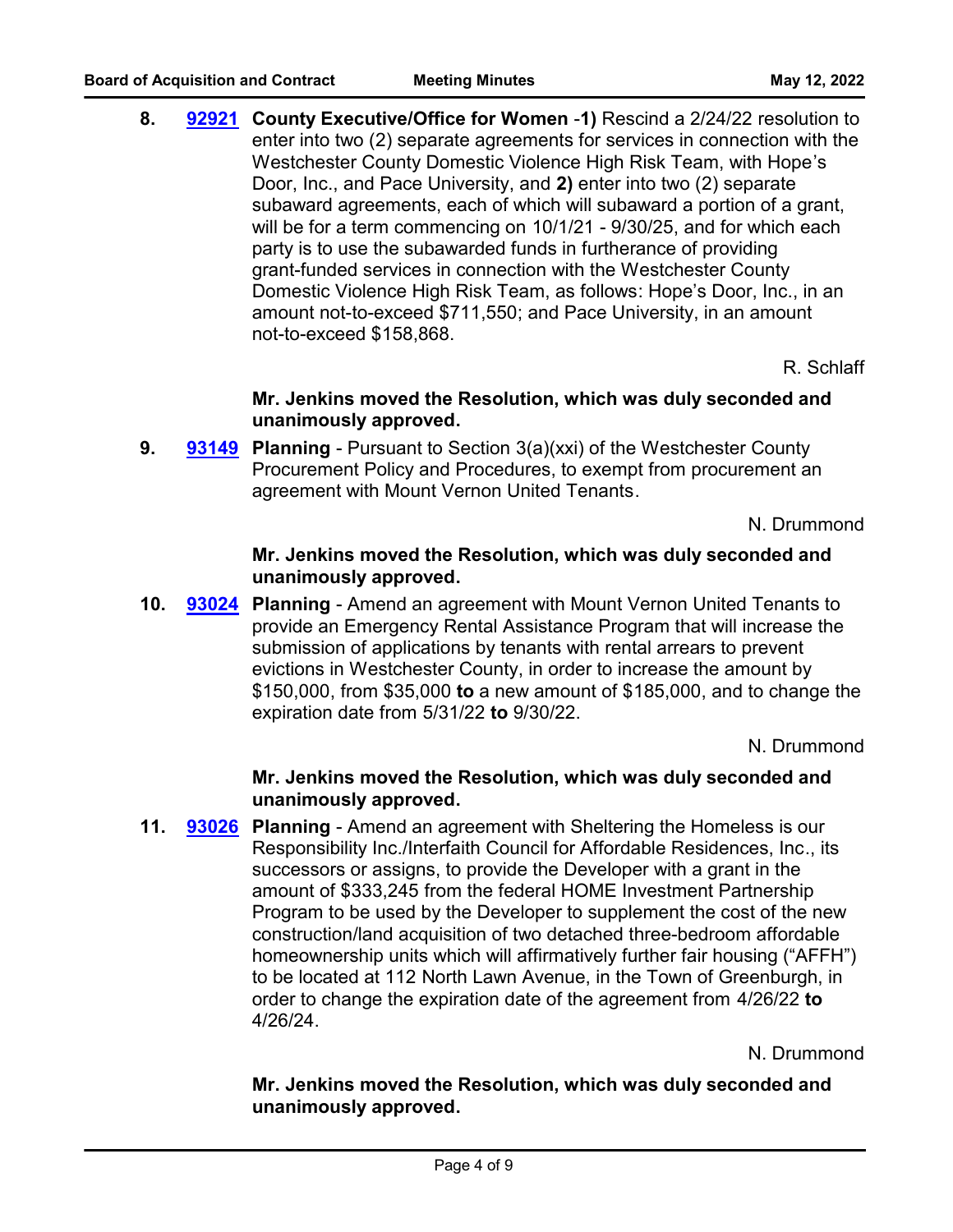**12. [93027](http://westchestercountynyexec.legistar.com/gateway.aspx?m=l&id=/matter.aspx?key=3286)** Planning - Pursuant to Section 3(a)(xxi) of the Westchester County Procurement Policy and Procedures, to exempt from procurement an agreement with the Housing Action Council, Inc.

N. Drummond

#### **Mr. Jenkins moved the Resolution, which was duly seconded and unanimously approved.**

**13. [93028](http://westchestercountynyexec.legistar.com/gateway.aspx?m=l&id=/matter.aspx?key=3287) Planning - Enter into an agreement with the Housing Action Council, Inc.** ("HAC"), for the provision of technical assistance to not-for-profit developers of new fair and affordable housing projects and/or local housing boards, in an amount not to exceed \$125,840, from 1/1/22 - 12/31/22, that HAC will be authorized to use the Pace University's Elisabeth Haub School of Law's Land Use Law Center ("LULC"). LULC will be a sub-consultant for the provision of organizational and technical assistance to both HAC and the local not-for-profit developers and housing boards.

N. Drummond

#### **Mr. Jenkins moved the Resolution, which was duly seconded and unanimously approved.**

**14. [92476](http://westchestercountynyexec.legistar.com/gateway.aspx?m=l&id=/matter.aspx?key=3288)** Social Services - Enter into a Multiple Projects Renewal Grant Agreement with the United States Department of Housing and Urban Development ("HUD") in order to accept grant funds in the amount of \$7,678,097, under the HUD's 2021 Continuum of Care (CoC) Program, to be used to fund eight (8) projects, as more particularly described in the listed Schedule A.

L. Townes

#### **Mr. Jenkins moved the Resolution, which was duly seconded and unanimously approved.**

**15. [92654](http://westchestercountynyexec.legistar.com/gateway.aspx?m=l&id=/matter.aspx?key=3289)** Senior Programs and Services - Enter into grant agreements with the New York State Office for the Aging to accept grant funds made available to the County under Titles III-B, III-C & the Nutrition Services Incentive Program ("NSIP"), III-D, and III-E of the Older Americans Act ("OAA") for the provision of various support services, in the total aggregate not-to-exceed amounts listed. The Grant Agreements will be for a term commencing retroactive to 1/1/22 - 12/31/22, except for the grant agreement for NSIP, which will commence retroactive to 10/1/21 - 9/30/22.

M. Carpenter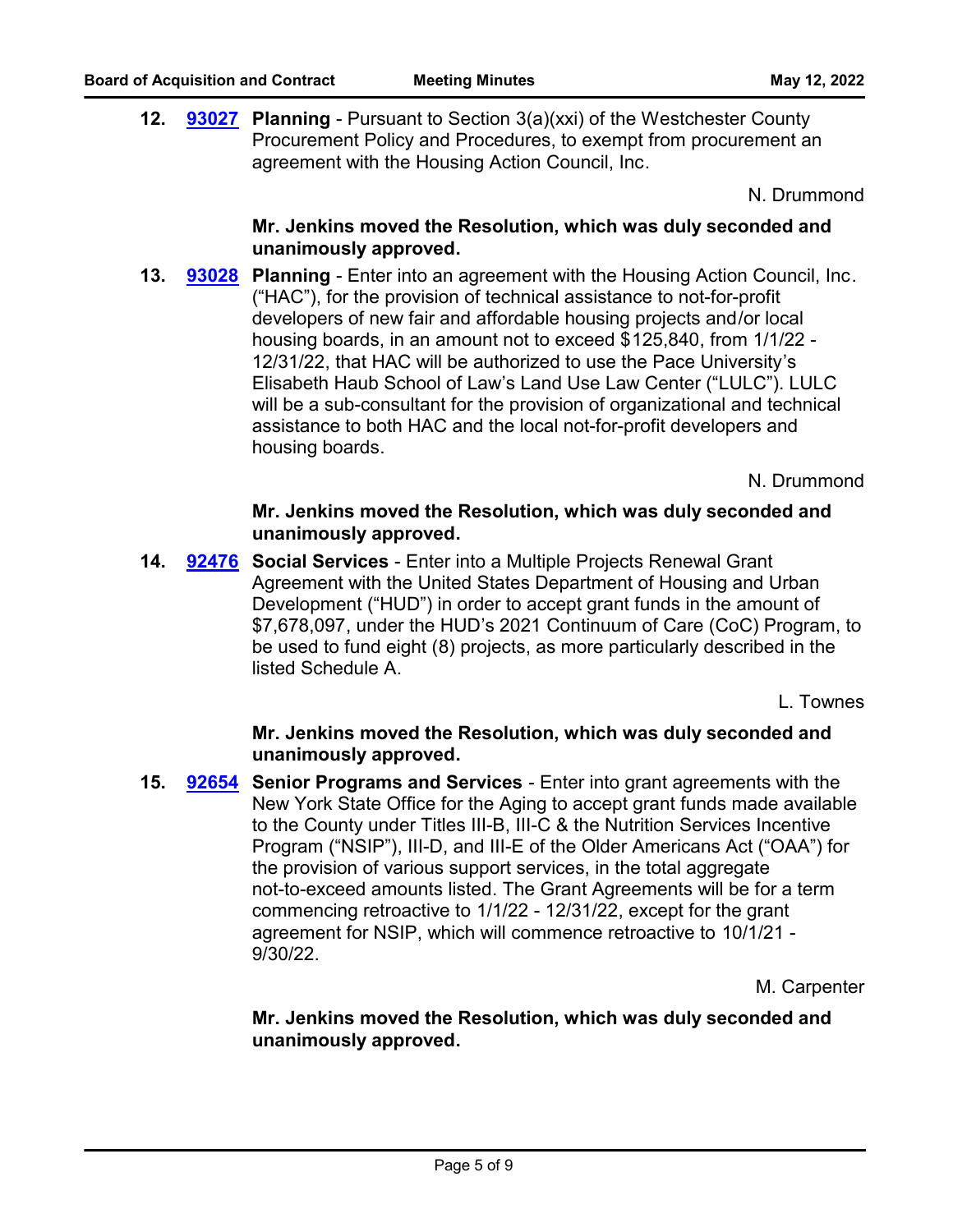**16. [92890](http://westchestercountynyexec.legistar.com/gateway.aspx?m=l&id=/matter.aspx?key=3290) Community Mental Health / Information Technology - Pursuant to** Section 3(a)(xxi) of the Westchester County Procurement Policy and Procedures, to exempt from procurement an agreement with Coordinated Care Services, Inc.

> M. Orth M. Beirne

## **Mr. Jenkins moved the Resolution, which was duly seconded and unanimously approved.**

**17. [92891](http://westchestercountynyexec.legistar.com/gateway.aspx?m=l&id=/matter.aspx?key=3291) Community Mental Health / Information Technology - Enter into a** consulting agreement with Coordinated Care Services, Inc., pursuant to which CCSI will develop fidelity assessments, performance monitoring and sustainability assessments in order to evaluate and improve the performance and fiscal sustainability of the newly created Mobile Crisis Response Teams (MCRTs), under the County's Project Alliance Initiative, from 5/1/22 - 3/31/23, in an amount not to exceed \$75,000.

> M. Orth M. Beirne

#### **Mr. Jenkins moved the Resolution, which was duly seconded and unanimously approved.**

**18. [92936](http://westchestercountynyexec.legistar.com/gateway.aspx?m=l&id=/matter.aspx?key=3292) Public Safety - Enter into a Federal Equitable Sharing Agreement with** the United States to authorize the County to receive an "equitable share" of asset seizures and forfeitures that occur in connection with the activities of the United States Drug Enforcement Administration Westchester Tactical Diversion Squad Task Force, commencing upon full execution and remain in effect until a party changes its relative contribution to the Task force or terminates the agreement by upon thirty (30) days prior written notice.

T. Gleason

# **Mr. Jenkins moved the Resolution, which was duly seconded and unanimously approved.**

**19. 92938** Public Safety - Enter into an agreement with the State of New York, acting by and through its Department of Transportation ("NYSDOT"), which will be retroactive to 1/1/19 - 12/31/23, in order for the County to be reimbursed for the costs associated with providing dispatching and other services for NYSDOT's Highway Emergency Local Patrol program, in the amount of \$390,594. **[92938](http://westchestercountynyexec.legistar.com/gateway.aspx?m=l&id=/matter.aspx?key=3293)**

T. Gleason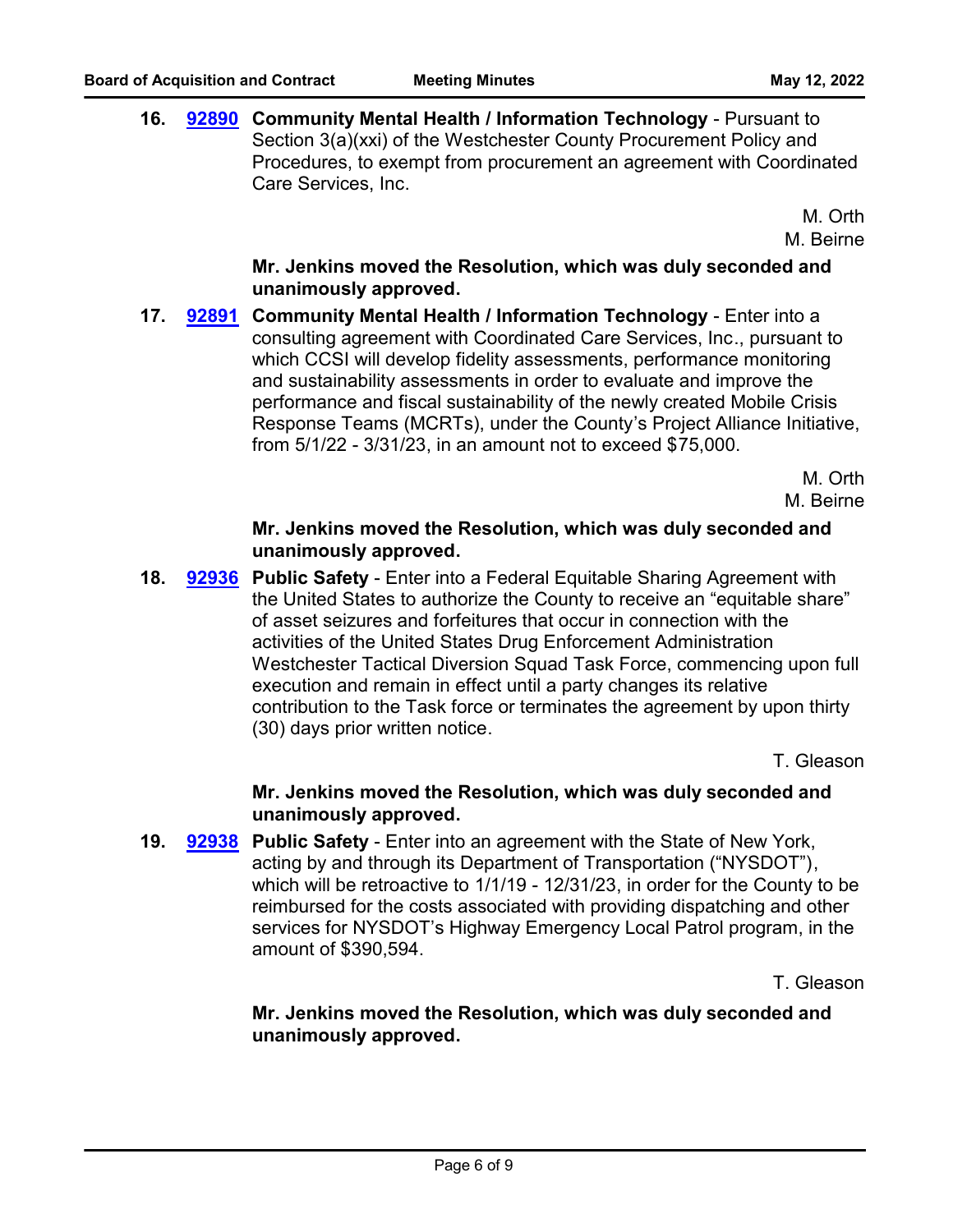20. **[93054](http://westchestercountynyexec.legistar.com/gateway.aspx?m=l&id=/matter.aspx?key=3294)** Parks - Amend the permit agreement with the State of New York, acting by and through the Commissioner of General Services, dated 3/31/20 to utilize the County Center to construct a temporary emergency facility for purposes related to responding to the COVID-19 public health disaster emergency; to **1)** acknowledge that the State has discontinued using the Premises for the Emergency Use and has started dismantling its Emergency Use and restoring the Premises as set forth in the Permit, and **2)** extend the term of the Permit Agreement through 1/31/23, with the option to renew through 5/31/23, upon fifteen (15) days' prior written notice, and mutual agreement of the Parties, for the purposes of the State dismantling its Emergency use and restoring the Premises as per the terms of the Permit Agreement.

K. O'Connor

#### **Mr. Jenkins moved the Resolution, which was duly seconded and unanimously approved.**

21. [92371](http://westchestercountynyexec.legistar.com/gateway.aspx?m=l&id=/matter.aspx?key=3295) DPW/Transportation - Enter into Lease Agreement No. WCA 22002 with the United States of America, acting through its Department of Transportation, for the use by the Federal Aviation Administration ("FAA") of approximately 1.14 acres of property at Westchester County Airport containing the air traffic control tower, for a term commencing retroactively on 7/1/20 - 6/30/25, at no cost, and that consideration for the FAA's use of this property will be its operation and maintenance of the air traffic control tower. These services are crucial to safely and efficiently guide aircraft. The FAA will also be responsible for water consumption.

H. Greechan

# **Mr. Jenkins moved the Resolution, which was duly seconded and unanimously approved.**

22. **92632 DPW/Transportation** - Amend Agreement No. 19-908 with WSP USA Inc., be amended retroactively to 2/24/22 to provide for additional On-Call Construction Administration Services for Roadway and Bridge construction projects at various locations in Westchester County, New York, to provide additional on-call construction administration services to assist Department personnel in overseeing construction projects, and for the additional services rendered the consultant shall be paid a fee of \$500,000, increasing the total maximum fee to \$2,750,000, with the completion date of the agreement to be extended to 2/24/24. Approval of the 2 listed subconsultants. **[92632](http://westchestercountynyexec.legistar.com/gateway.aspx?m=l&id=/matter.aspx?key=3296)**

H. Greechan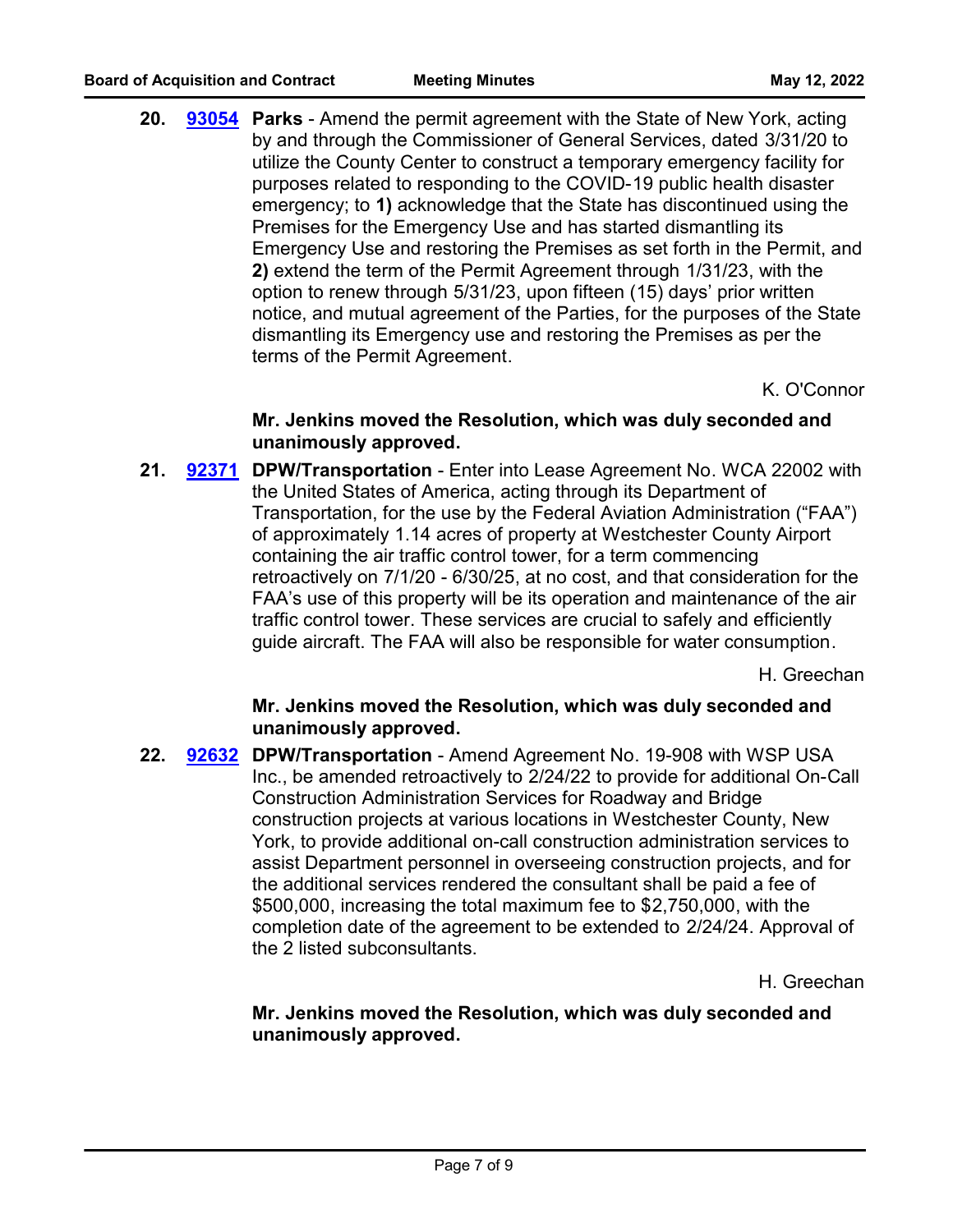23. **[92828](http://westchestercountynyexec.legistar.com/gateway.aspx?m=l&id=/matter.aspx?key=3297) DPW/Transportation** - Contract No. 17-521 with LeChase Construction Services, LLC, for New Equipment Storage Building, Richard A. Flynn, Sr. Fire Training Center, Valhalla Campus, Valhalla, New York. Approval of Northeast Fire Protection, Inc., Hawthorne, as a subcontractor.

H. Greechan

**Mr. Jenkins moved the Resolution, which was duly seconded and unanimously approved.**

**24. 92830** DPW/Transportation - Contract No. 20-518 with ELQ Industries, Inc., for Cleaning Closed Drainage Systems & Drainage Structures/Video Inspection, for Roadway Rehabilitation, Mamaroneck Avenue (C.R. #8, 8A, 8B, 8C & 8D), from Bryant Avenue to Mount Pleasant Avenue, a Distance of 5.09 Miles, City of White Plains, Town of Harrison and Village of Mamaroneck, New York. Approval of McVac Environmental Services, Inc., New Haven, CT, as a subcontractor. **[92830](http://westchestercountynyexec.legistar.com/gateway.aspx?m=l&id=/matter.aspx?key=3298)**

H. Greechan

## **Mr. Jenkins moved the Resolution, which was duly seconded and unanimously approved.**

**25. [92913](http://westchestercountynyexec.legistar.com/gateway.aspx?m=l&id=/matter.aspx?key=3299)** DPW/Transportation - Obtain a proposal and to negotiate a fee with KG+D Architects, P.C., 285 Main Street, Mount Kisco, New York 10549, for architectural and engineering services for Merestead Farm House Restoration, Towns of Bedford and New Castle, New York. (Agreement No. 22-915)

H. Greechan

#### **Mr. Jenkins moved the Resolution, which was duly seconded and unanimously approved.**

**26. [92947](http://westchestercountynyexec.legistar.com/gateway.aspx?m=l&id=/matter.aspx?key=3300)** DPW/Transportation - Obtain a proposal and to negotiate a fee with Tectonic Engineering Consultants, Geologists & Land Surveyors, D.P.C., 70 Pleasant Hill Road, P.O. Box 37, Mountainville, New York 10953, for engineering services for Signage and Wayfinding Improvements, Grasslands Campus, Valhalla, New York. (Agreement No. 22-918)

H. Greechan

#### **Mr. Jenkins moved the Resolution, which was duly seconded and unanimously approved.**

**27. 92949 DPW/Transportation - Contract No. 22-201 for Service Contract for** Andover Direct Digital Control (DDC) Systems at DPW Maintained Facilities, Various Locations, Westchester County, New York. Advertise for bids. **[92949](http://westchestercountynyexec.legistar.com/gateway.aspx?m=l&id=/matter.aspx?key=3301)**

H. Greechan